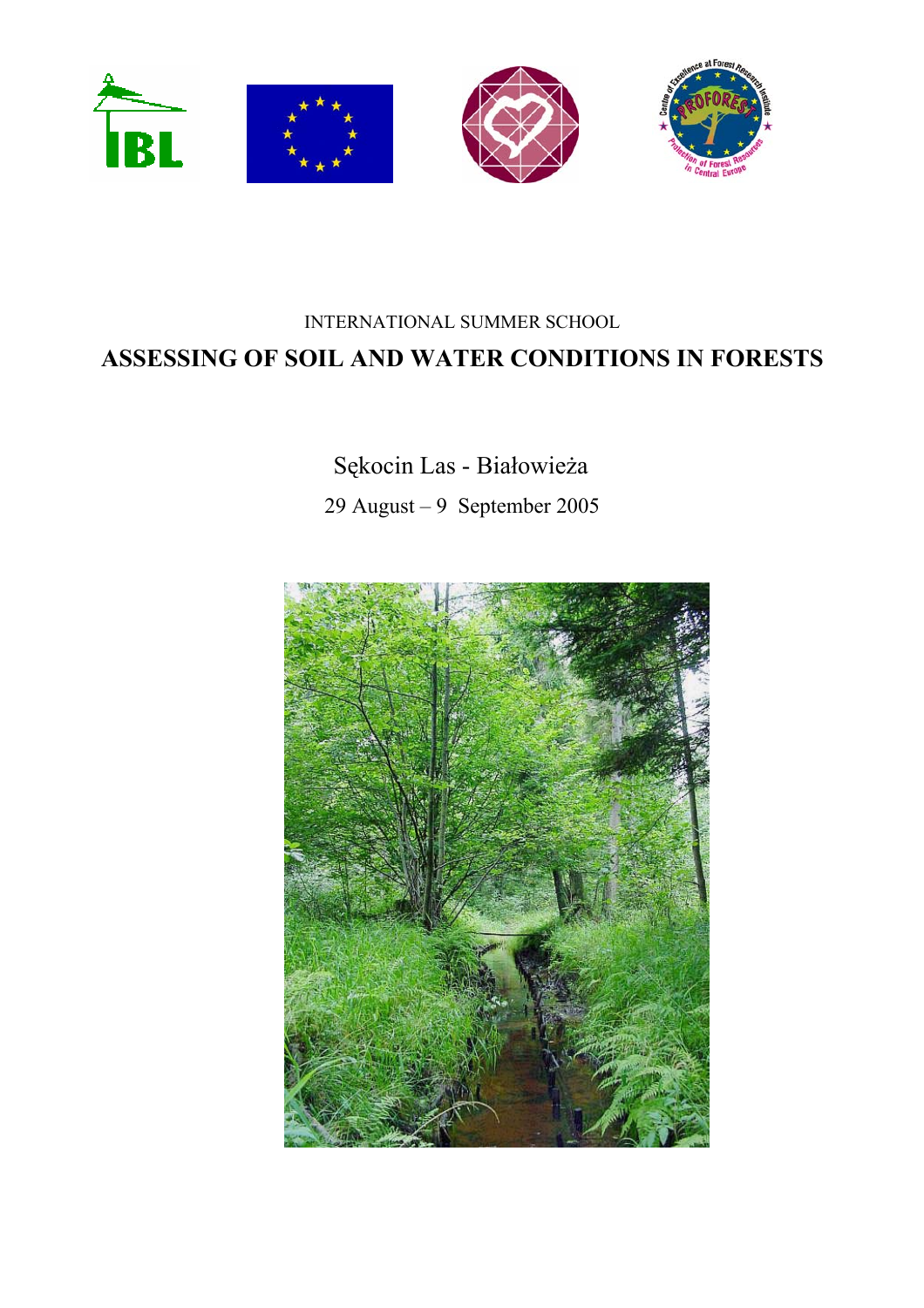The school is organized by Department of Forest Site Science, Forest Research Institute in the frame of activities of the European Union Project: *Centre of Excellence for Protection of Forest Resources in Central Europe PROFOREST* (Workpackage WP 8.3).

The goal of the school is to provide a forum for exchange of knowledge and research experiences on forest hydrology, soil and water conservation, watershed management, forest habitats restoration and others issues in the field of forest and water. Besides the lecture participants will have an opportunity to present their own investigation. The papers will be published.

#### **PROGRAMME**

#### **Monday 29 August - Friday 4 September Forest Research Institute Warsaw- Sękocin**

#### **Monday 29 August**

Arrival of participants

 $16^{00} - 20^{00}$  Accomodation of participants Welcome addresses Tomasz Oszako: Centre of Excellence PROFOREST Edward Pierzgalski: Goals and programme of summer school

#### **Tuesday, 30 August**

 $9^{00} - 15^{30}$ Lectures:

| $8^{30} - 9^{30}$   | Piotr Borkowski: Objectives and activities of the Ministerial  |
|---------------------|----------------------------------------------------------------|
|                     | Conference on the Protection of Forests in Europe              |
| $9^{30} - 10^{30}$  | Marek Jabłoński: Forestry in Poland                            |
| $10^{30} - 11^{00}$ | Coffee break                                                   |
| $11^{00} - 12^{00}$ | Jerzy Wawrzoniak: Monitoring of the forest condition in Poland |
| $12^{00} - 13^{00}$ | Stanisław Niemtur: Forest Management in Mountain Areas         |
| $13^{00} - 14^{00}$ | Lunch                                                          |
| $14^{00} - 15^{00}$ | Tomasz Oszako: Recent problems of forest phytopatology         |
| $15^{00} - 15^{30}$ | Discussion                                                     |
|                     |                                                                |

#### **Wednesday 31 August**

830 – 1530Presentations prepared by participants.

#### **Thursday 1 September**

 $8^{30} - 15^{30}$  Lectures :<br> $8^{30} - 9^{30}$  Józ

 $8^{30}$ - $9^{30}$  Józef Wójcik: Forest soil classification<br> $9^{30}$ - $10^{30}$  Methods of chemical analysis (in the la

- $9^{30}$ -10<sup>30</sup> Methods of chemical analysis (in the laboratory)<br>10<sup>30</sup>-11<sup>00</sup> Coffee break
- $10^{30} 11^{00}$  Coffee break<br>11<sup>00</sup>-11<sup>30</sup> Methods of c
- $11^{00} 11^{30}$  Methods of chemical analysis (in the laboratory)<br> $11^{30} 13^{00}$  Jaroslav Antal: Soil water- plant atmosphere s
- Jaroslav Antal: Soil water- plant atmosphere system (part 1)
- $13^{00} 14^{00}$  Lunch<br> $14^{00} 15^{00}$  Jarosl
- Jaroslav Antal: Soil water- plant atmosphere system (part 2)
- $15^{00}$ - $15^{30}$  Discussion